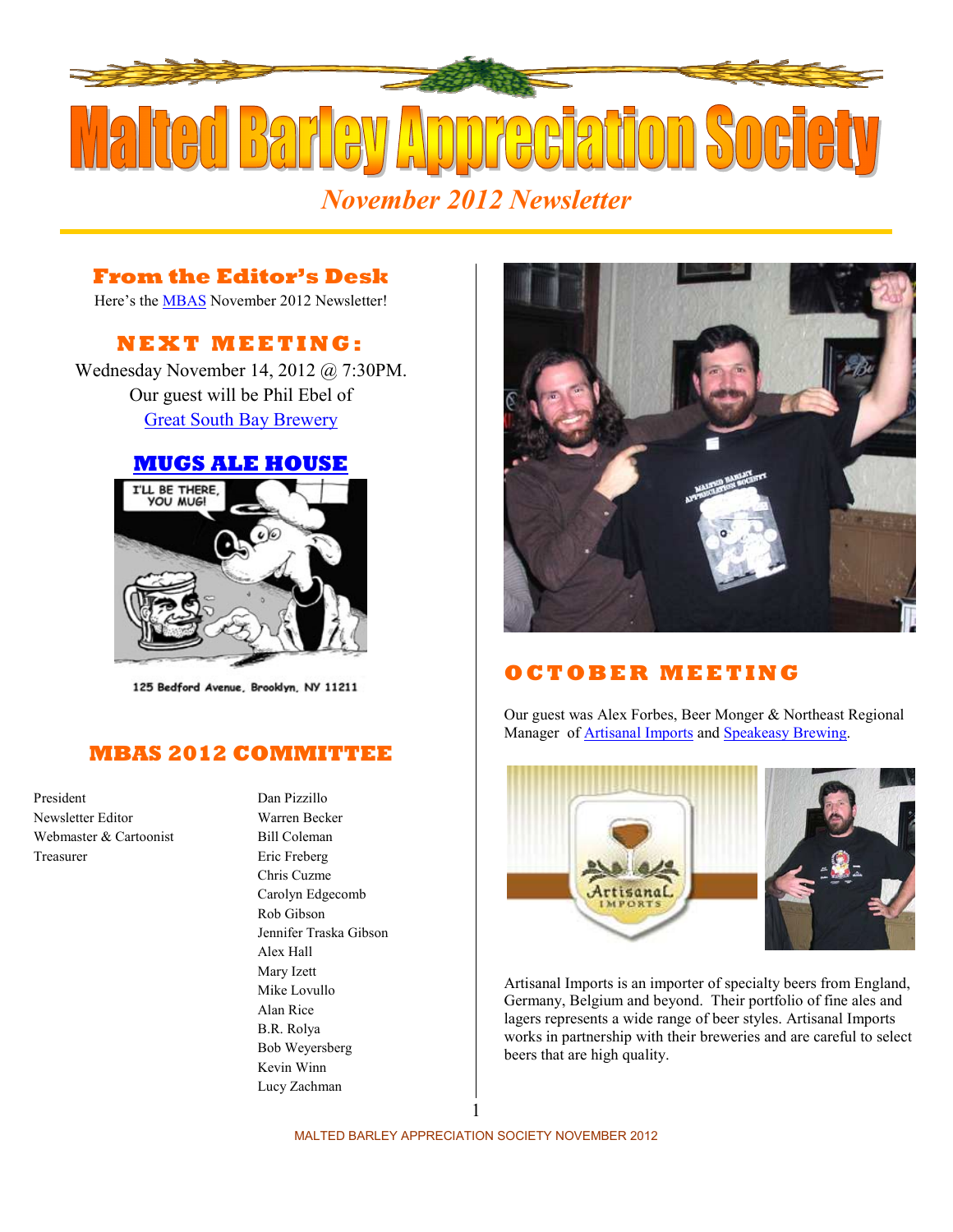









**GOOD HONEST ALES** 

























Speakeasy Ales & Lagers was founded in 1997 in San Francisco's Bayview District, and has grown to become a San Francisco landmark with their Big Daddy I.P.A., Prohibition Ale, and other amazingly balanced ales and lagers. Their steam-fired brewhouse is designed to maximize consistency and shelf-life. After spending a week or more in the cellar, most of Speakeasy beers are dryhopped, and are filtered bright for improved shelf-life, clarity and a more focused flavor. Speakeasy beers are available in the United States, Japan, the United Kingdom, Ireland and other European countries. They offer an ever-changing array of ales and lagers that are available on draft, fresh at your local pub.

++++++++++++++++++++++++++++++++++++++++++++++

Alex shared these fine beers with our MBAS members.



Speakeasy SK Butchertown Black Bootlegger Ltd. Series 8.2% Hoppy Dark IPA (porter-like), available in draft & bottles. Butchertown Black Ale celebrates their 14th year by brewing a beer black as night, with a lighter body than the color would indicate and a dry-hopping more akin to an IPA than a stout or porter.

St Feuillien / Green Flash Bière De L'Amitié Belgian 9.5% Golden Saison

"Friendship" Collaboration Beer with Green Flash, from San Diego, CA. St. Feuillen's centuries old brewing traditions combine with Green Flash Brewing Company's cutting edge brewing techniques to form our first collaborative brew: Bière De L'Amitié (Friendship Brew). A blond Belgian collaboration ale, brewed with St. Feuillen's traditional yeast and spices. For a modern twist, they add rye malt, wheat malt, and American Amarillo hops. At the crossroads of collabo-



2